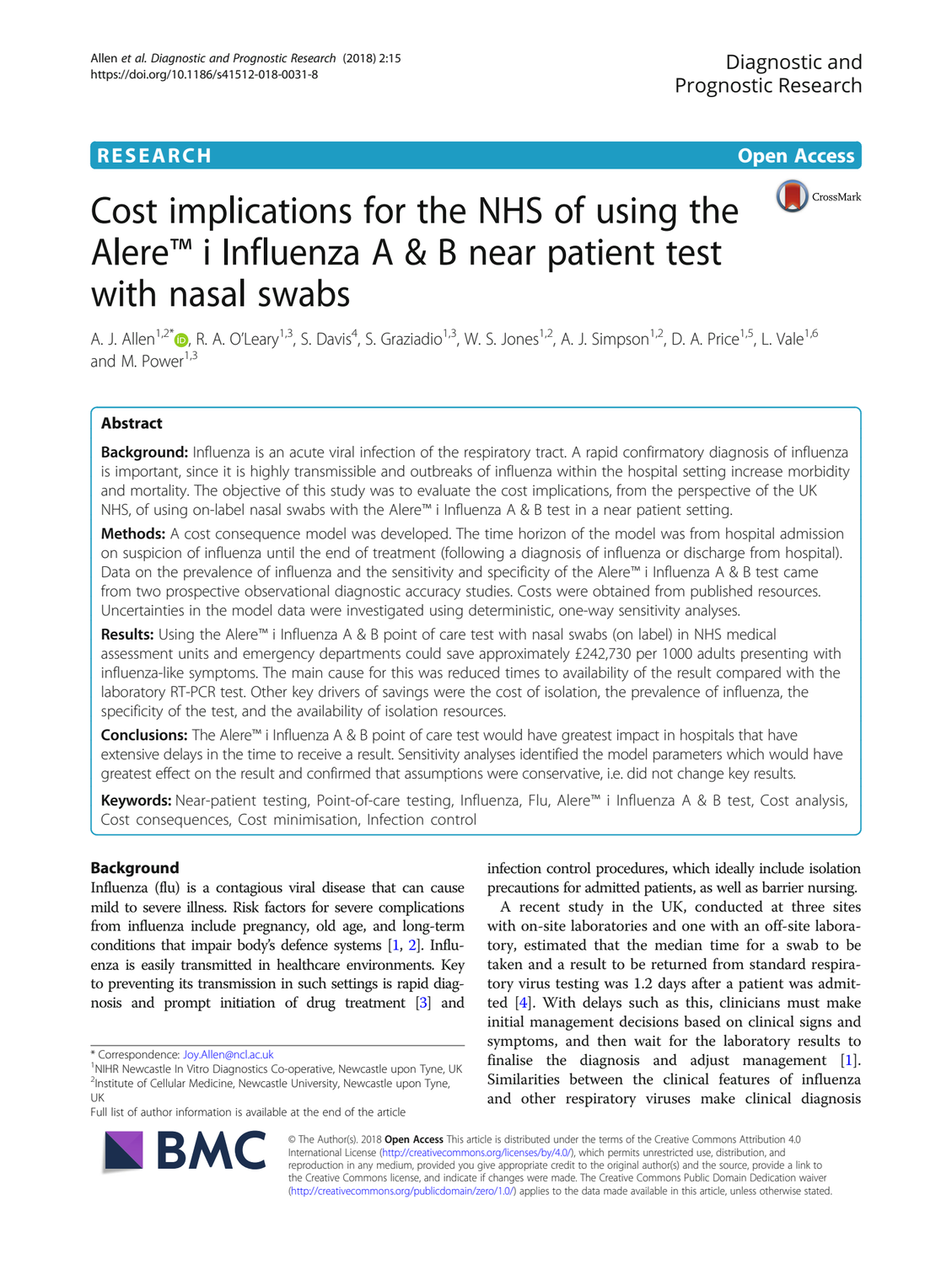unreliable: the sensitivity of clinical judgement has been shown to be as low as 27% when compared to polymerase chain reaction (PCR)-based tests [\[5](#page-7-0)].

Rapid, accurate diagnostic tests for influenza, highlighted as a priority for diagnostic test development by the World Health Organization, allows influenza to be managed according to test results and avoids the empiric use of anti-biotics in patients with influenza [[6](#page-7-0)]. Rapid influenza antigen detection tests are popular point of care tests due to their ease of use and ability to provide a result within 15 to 30 min. However, their sensitivities tend to be low (ranging from 10 to 70%), meaning that they are not useful at excluding influenza [[7](#page-7-0)]. Direct fluorescent antibody assays are more sensitive and can provide a result within 3 h, but require skilled laboratory staff. Rapid PCR-based nucleic acid amplification tests (NAATs) have been developed with equivalent sensitivity to real-time reverse transcriptase PCR (RT-PCR) and can identify influenza with a turnaround time of less than 75 min. However, they need to be performed in a laboratory [\[8\]](#page-7-0).

The Alere™ i Influenza A & B near patient test (Alere flu NPT) uses isothermal nicking-enzyme amplification technology (NEAR) to provide a result within 15 min. A recent clinical evaluation of the Alere flu NPT with cohorts from four UK NHS adult medical assessment units (MAUs) and accident and emergency departments (A&Es) compared it with RT-PCR performed by a service laboratory. Following established practice, the study used off-label throat swabs in place of on-label nasal or nasopharyngeal swabs. The study concluded that, with the Alere flu NPT's high specificity of 96.8% (95% confidence interval (CI) 95.2 to 98.3%) for combined influenza A and B, its use could generate substantial savings by optimising the management of patients admitted to a medical assessment unit with possible influenza. This finding provides motivation for the current study.

Further to the above, Davis et al. [[4\]](#page-7-0) found that the sensitivity of the Alere flu NPT was 75.8%, CI 67.0 to 84.6%. This is notably lower than that found in an American multicentre cohort study of the Alere flu NPT: sensitivity 97.8%, CI 91.6 to 99.6% for influenza A and sensitivity 91.8%, CI 82.4 to 96.6% for Influenza B, when compared with viral cell culture [\[9](#page-7-0)]. This study used RT-PCR to resolve discrepancies which resulted in improved diagnostic accuracy measures: sensitivity 99.8%, CI 96.8 to 100% for influenza A and sensitivity 98.1%, CI 99.3 to 97.0% for Influenza B. It was suggested that the difference in sensitivities was due to differences in sample collection: throat swabs (off-label) in the UK study and nasal swabs (on-label) in the American study. The high sensitivity with nasal swabs was confirmed in a recent prospective evaluation comparing the Alere flu NPT with another commercially available rapid isothermal NAAT [\[10](#page-7-0)]. The two studies providing data on test accuracy for the model were all assessed as low risk of bias [[11\]](#page-7-0).

Two of the centres involved in the UK clinical evaluation have since adopted the Alere flu NPT test using throat swab samples. Because the sensitivity was found to be low for this sample type, patients with a negative Alere flu NPT test are also tested for influenza with the service laboratory RT-PCR assay. This raises the question about clinical outcomes and potential cost savings if the test were to be used with nasal swabs, without supplementary service laboratory testing for negative tests.

We addressed this question by modelling the clinical outcomes and budget impact of the standard care pathway and pathways using the Alere flu NPT with throat swabs or nasal swabs.

#### Methods

Suspected influenza was defined as a fever ≥ 37.8 °C and at least one influenza-like symptom: headache, extreme tiredness, dry cough, sore throat, runny or stuffy nose, and muscle pain [[4\]](#page-7-0).

The costs associated with the diagnosis and management of influenza were modelled for a hypothetical cohort of 1000 patients (adults and children) with suspected influenza. Costs were estimated from the perspective of the UK NHS. The cohort size was chosen so the model's results can easily be extrapolated for actual NHS hospitals.

The total cost of a testing strategy includes the cost of isolation, the cost of antiviral prescribing, and the cost of prophylactic treatment of other patients exposed to patients being treated for influenza. Costs are presented in pounds sterling for 2017.

## Design of the cost consequence model

A decision-analytic model, shown in Fig. [1,](#page-2-0) was developed in TreeAge Pro 2009 (© 2018 TreeAge Software Inc., Williamstown, MA, USA). For quality assurance, the analysis was also carried out using R (© 2004–2016, The R Foundation for Statistical Computing, Vienna, Austria).

The time horizon of the model is the acute episode of suspected influenza and its directly associated costs, and thus no discounting was needed.

Three strategies for diagnosing influenza were compared:

## Strategy 1: service laboratory RT-PCR testing for influenza (current practice, and base case for comparisons)

Patients with suspected influenza in a hospital setting are investigated and treated according to the hospital's local protocol, which will include guidance on the use of isolation measures according to availability and clinical judgement of need.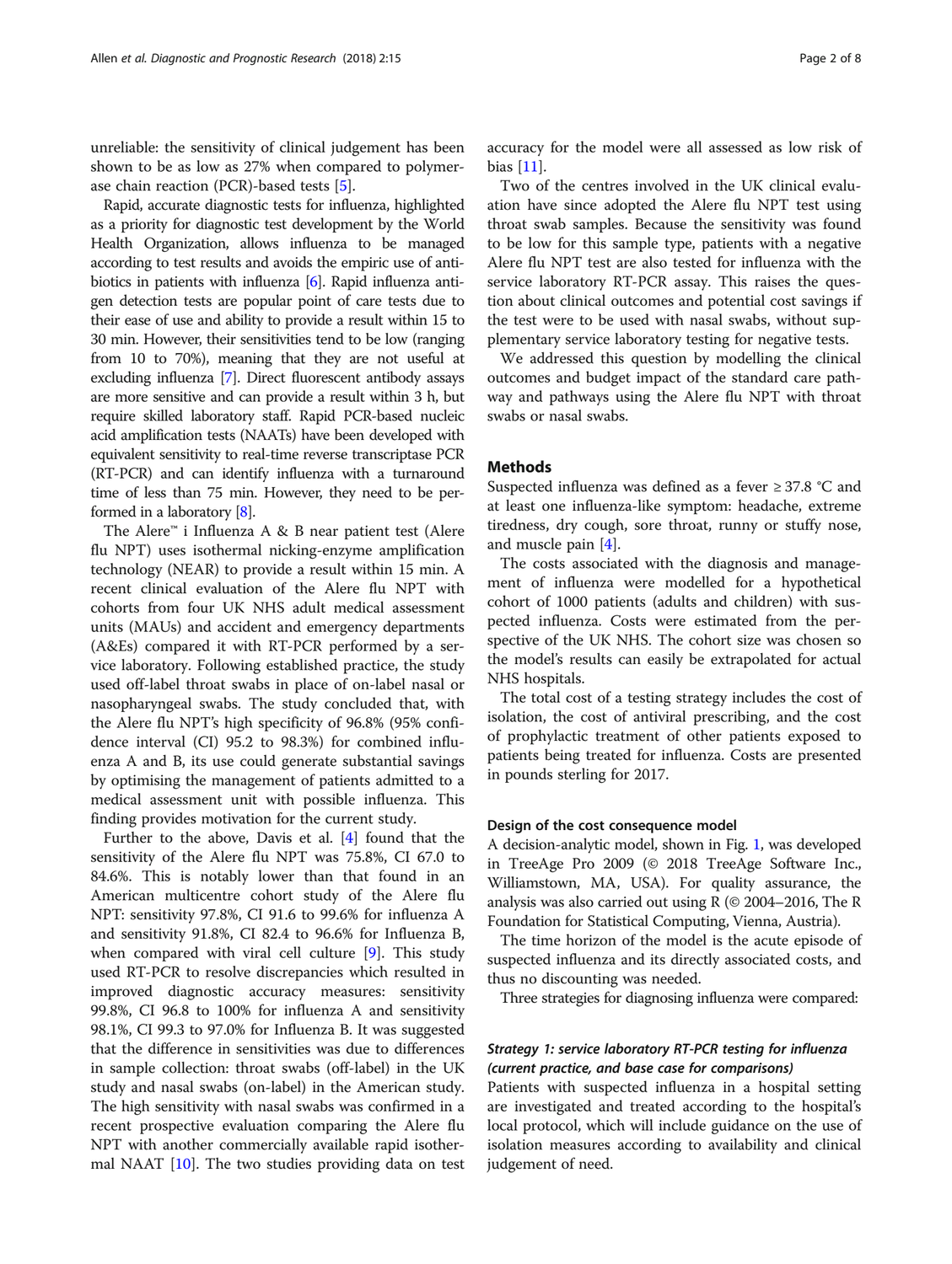<span id="page-2-0"></span>

## Strategy 2: Alere™ i Influenza A & B near patient test (new test, nasal swabs, higher sensitivity)

Following presentation with suspected influenza, the decision about treatment and isolation (subject to resource availability) is made according the result of the Alere flu NPT. A patient who is isolated based on a positive result of a near patient test will be removed from isolation when their symptoms resolve. For true positive patients, this has been estimated to be 5 days; however, for those patients with a false positive test, the duration of their symptoms is likely to be shorter, and we estimated this as 3 days.

## Strategy 3: Alere™ i Influenza A & B near patient test (new test, throat swabs, lower sensitivity)

Following presentation with suspected influenza, the decision about treatment and isolation (subject to resource availability) is made according the result of the Alere flu NPT. People who test negative are tested with RT-PCR by the service laboratory. A patient who has tested negative for flu with the Alere flu NPT, who later receives a positive diagnosis for flu with the RT-PCR test (i.e. a false negative result for the NPT), will be isolated for the duration of the symptoms. As the full duration of isolation for a positive flu patient is 5 days and the RT-PCR result is returned within 3 days, the length of stay in isolation is estimated to be 2 days.

## Quantifying the model's parameters

The data used for the model and their sources are shown in Table [1.](#page-3-0) PUBMED and NICE Evidence Search were used to identify health technology assessments with data relevant to the UK. When relevant data were not available in the published literature or datasets, we obtained the opinions of experts involved in the UK clinical evaluation of the Alere flu NPT [\[4](#page-7-0)].

Diagnostic accuracy data for Strategy 2, in which nasal swabs were used for the Alere flu NPT, were obtained from a study conducted in the USA. This study compared the influenza A result from the Alere flu NPT to culture. Because no diagnostic accuracy data were available for Influenza B, the model extrapolated the sensitivity and specificity results from influenza A to influenza B.

The effectiveness of antiviral treatment is greatest if started within 48 h of the onset of symptoms [\[12](#page-7-0)]. Consequently, the model assumes that patients with fewer than 48 h of symptoms would receive antiviral treatment for 5 days if the RT-PCR was positive, or 3 days (the average time to RT-PCR result) if it was negative.

When published information was not available, estimates were provided by NHS clinicians, with expertise in the field of infectious disease and who were co-investigators in a recent UK clinical evaluation of the Alere flu NPT [\[4](#page-7-0)]. Estimates were obtained this way for the costs of antiviral treatment, the costs of isolation, the cost associated with prophylactic treatment of patients exposed to a patient with influenza (to prevent developing a nosocomial infection), and the probabilities of outcomes such as onward transmission. The cost of a transmission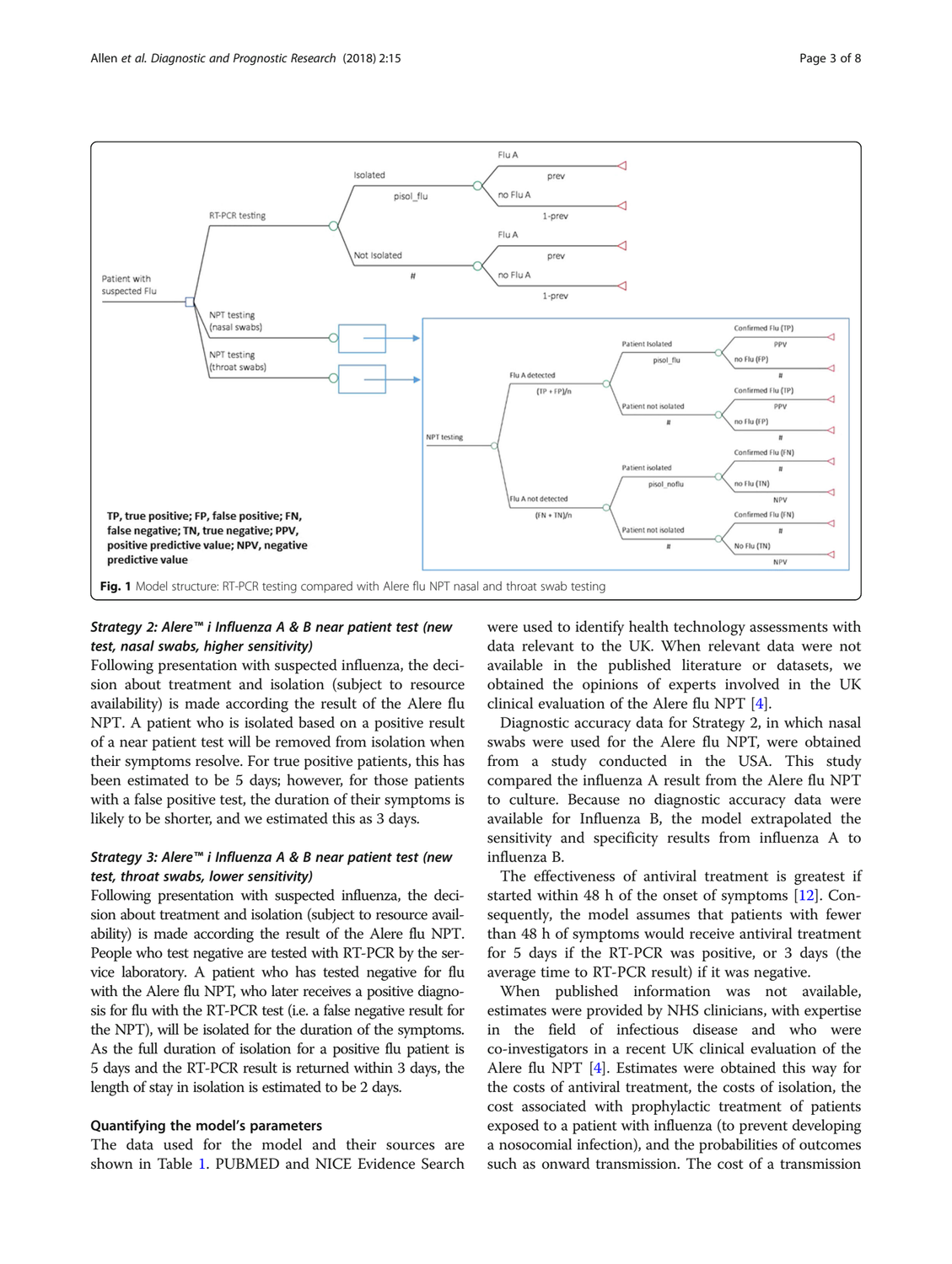| Parameter for the model                                                   | Base case value                                  | Data source                     |
|---------------------------------------------------------------------------|--------------------------------------------------|---------------------------------|
| Number of participants in study                                           | 1000                                             |                                 |
| Sensitivity of NPT with nasal swabs                                       | 0.98                                             | Bell et al. [9]                 |
| Specificity of NPT with nasal swabs                                       | 0.86                                             | Bell et al. [9]                 |
| Sensitivity of NPT with throat swabs                                      | 0.76                                             | Davis et al. [4]                |
| Specificity of NPT with throat swabs                                      | 0.97                                             | Davis et al. [4]                |
| Prevalence of influenza                                                   | 0.17                                             | Bell et al. [9]                 |
| Length of stay, influenza diagnosed (days)                                | 5.00                                             | Duration of antiviral treatment |
| Length of stay, influenza not diagnosed (days)                            | 3.00                                             | Av days to PCR result           |
| Cost of NPT test                                                          | 23.45                                            | Estimate                        |
| Cost of RT-PCR                                                            | 70.00                                            | Estimate                        |
| Cost of full isolation<br>(Cost of partial isolation = $\text{clsol}/2$ ) | 88.43                                            | Health Protection Scotland [14] |
| Cost per dose of 75 mg oseltamivir (taken every 12 h)                     | 1.54                                             | <b>MIMS</b> [15]                |
| Cost of nosocomial infection                                              | 2*(cOseltamivir * 2 * RxOseltamivir + clsol*los) | NICE quidance [1]               |
| Number of days for oseltamivir treatment                                  | 5.00                                             | <b>MIMS</b> [15]                |
| Probability of isolation if influenza detected                            | 1.00                                             | Expert opinion                  |
| Probability of isolation if influenza not detected                        | 0.00                                             | Expert opinion                  |
| Probability of nosocomial infection                                       | 0.20                                             | Expert opinion                  |

<span id="page-3-0"></span>Table 1 Model parameters and data sources

associated with a false negative Alere flu NPT result was estimated as the combined cost of isolation and antiviral treatment.

## Sensitivity analyses to explore uncertainties in the model's outcomes

A series of sensitivity analyses explored the effects of uncertainties in the model's assumptions on the model's outcomes. One-way sensitivity analyses were carried out for each of the parameters in Table 1. The effects on patient management costs were explored in sensitivity analyses that omitted influenza testing costs. Other sensitivity analyses explored uncertainties resulting from applying the US data to NHS adult MAUs and A&Es. The proportion of people presenting more than 48 h after the onset of symptoms was not included in the sensitivity analysis (or model) since the only difference to the model's results would be in the cost of oseltamivir which is 1.7% the cost of isolation, and therefore negligible.

Because there was no evidence or expert opinion available on the minimum and maximum values to employ in the sensitivity analysis of isolation cost (Table 1), this parameter was varied from 50 to 150%, a range that encompasses the differences in isolation costs at different facilities.

The prevalence of influenza (Table 1) was varied from that observed in the clinical evaluation (base case) to a minimum of 0 (corresponding to the start and end of the influenza season) and a maximum of 0.4 (corresponding to the peak of the seasonal epidemic in the UK). The upper limit is above the highest average single prevalence observed during the clinical evaluation of the Alere™ i Influenza A & B near patient test in four UK hospitals during the 2014/2015 influenza season [\[4](#page-7-0)].

The base case probability of onward transmission of nosocomial infection (Table 1) was provided by experts. The range used for the sensitivity analysis of transmission probability was from 0 (e.g. all high-risk patients exposed to influenza are vaccinated, have sufficient immunity, and therefore do not contract influenza) to 0.4 (if not all high-risk patients are vaccinated, some may contract influenza when exposed to patients with it).

The length of patient stay without confirmed influenza (Table  $1$ ) was varied for the sensitivity analysis from 1 to 5 days (i.e. 2 days around the base case assumption of 3 days). The lower limit represents the scenario in which a patient, despite suspicion of influenza, is not sufficiently unwell to be admitted to a ward and is simply sent home. The upper limit accounts for patients who do not have influenza, but return of influenza testing results is delayed.

The sensitivity and specificity of the Alere flu NPT test with both nasal (on label) and throat (off label) swabs were also varied for the sensitivity analysis by 10% in either direction.

For all parameters, the Alere flu NPT testing with both swab types results in cost savings across the ranges used in the sensitivity analyses when compared with RT-PCR testing.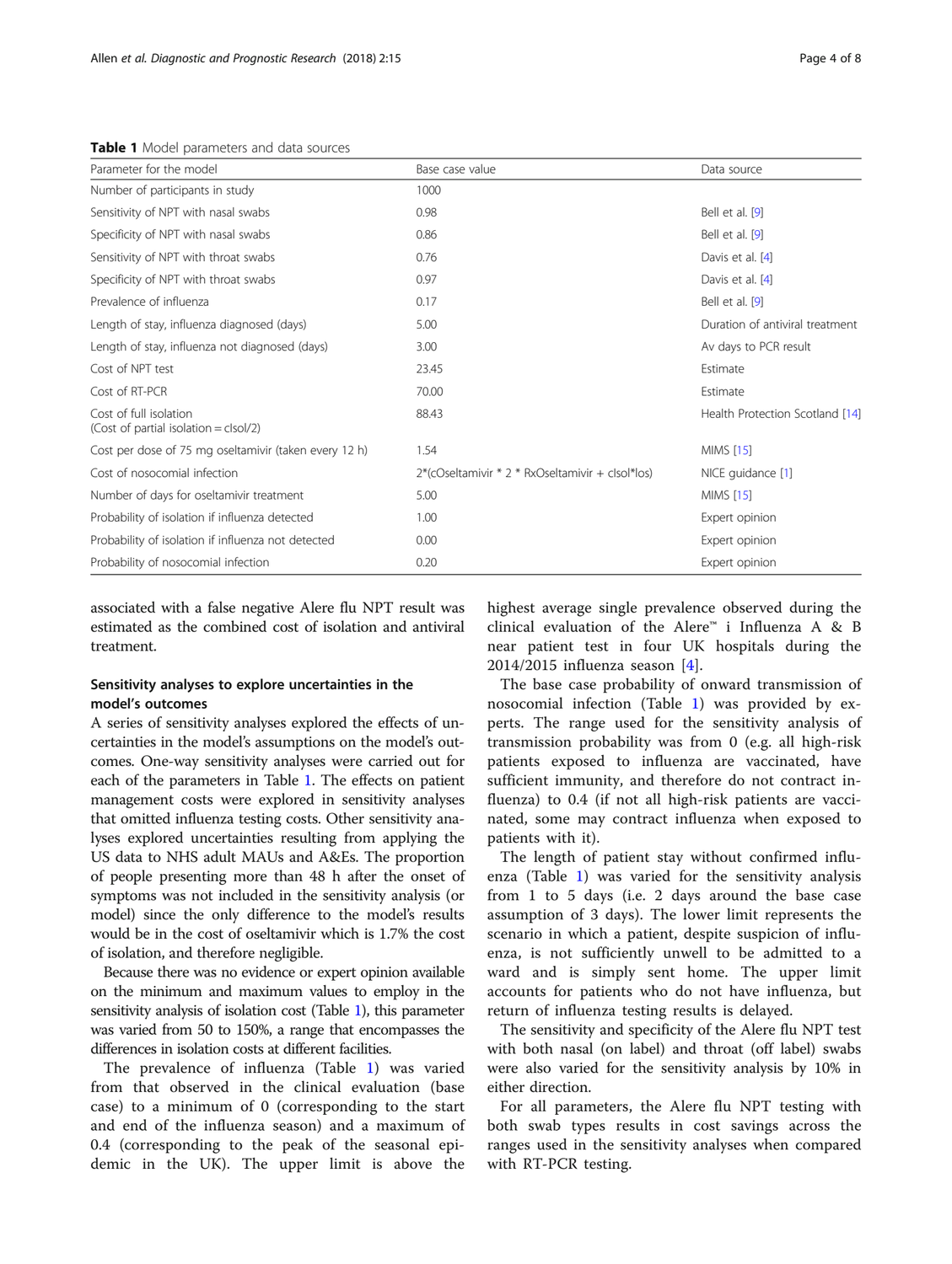## Results

Overall, Strategy 2, Alere flu NPT testing with nasal swabs (on label), is estimated to provide total savings over £242,730 for a cohort of 1000 patients with influenza-like symptoms (Table 2). Strategy 3, using the Alere flu NPT with throat swabs (off label), is less costly than current practice, with total savings of £211,857.

The cost components that drive these potential savings and the results of sensitivity analyses exploring the effects of the uncertainties in the model parameters are described in the following sections.

#### Isolation costs

In Strategy 1, the RT-PCR testing pathway, all 1000 patients are presumptively isolated at a total cost of £295,356 before results become available. With the prevalence of influenza being 17% (an approximate average over the winter epidemic), only 170 of these patients would have flu, meaning that 830 would be isolated unnecessarily for 3 days while waiting for the RT-PCR result. The cost of this would be £220,190. With Strategies 2 and 3, Alere flu NPT testing, only those who test positive would be isolated. The total cost for the cohort is £104,489 for Strategy 2 (using nasal swabs) and £71,298 for Strategy 3 (using throat swabs), giving savings on this line item of £190,867 and £231,334 respectively. The savings are higher for Strategy 3 (using throat swabs) due to the greater number of false negative results (Strategy 2:  $Fn = 3$ , Strategy 2:  $Fn = 41$ ).

### Influenza testing costs

The total costs for testing for influenza in Strategies 1 and 2 (RT-PCR and Alere flu NPT with nasal swabs) are £70,000 and £23,450 respectively. In Strategy 3 (Alere flu NPT using throat swabs), patients who test negative on the NPT are also tested for influenza using the laboratory RT-PCR at an additional cost of £59,120.

## Prescribing costs

With Strategy 1 (testing with RT-PCR), assuming that the prevalence of influenza is 17%, 830 people would receive antiviral treatment unnecessarily, at a cost of £7674 (i.e. influenza-negative patients receiving antiviral treatment until a negative test result). With Strategies 2 and 3, Alere flu NPT testing, only those who test positive receive antivirals. Of those testing positive in the nasal swab and throat swab pathways, 116 and 27 patients would have false positive results and they would receive unnecessary antiviral treatment costing £1788 and £416, respectively. Strategy 3, NPT testing with throat swabs, provides greater savings because the specificity is greater than when using throat swabs.

#### Onward transmission costs

All patients in Strategy 1, RT-PCR testing, are presumptively isolated and therefore there are no costs associated with the onward transmission of the virus to other patients. For Strategies 2 and 3, Alere flu NPT testing, the nasal swab and throat swab tests are not 100% sensitive: 3 and 41 patients, respectively, would receive a false negative diagnosis. The people initially considered as negative would not be isolated and could have infected other patients. The costs associated with this onward transmission for a cohort of 1000 patients are £622 when nasal swabs are used (Strategy 2) but is substantially higher at £7529 when throat swabs are used (Strategy 3).

#### Sensitivity analyses

Table [3](#page-5-0) ranks the parameters by the range in cost savings, from highest to lowest for both swab types. Varying the average length of stay with in-patients with influenza-like symptoms, who are later confirmed to not have influenza, gives the largest change in cost savings: £262,718 for Strategy 2, Alere flu NPT with nasal swabs, and £308,977 for Strategy 3, Alere flu NPT with throat swabs. The next most influential parameters for both swab types are, in decreasing order, the cost of isolation and the probability of isolation in patients who have a positive influenza test. Varying the prevalence of influenza results in the same range of savings for both swab types. Varying the Alere flu NPT specificity has a larger effect on savings than varying the sensitivity for both swab types. However, the probability of nosocomial infection has negligible

Table 2 Cost analysis of the RT-PCR and Alere™ i Influenza A & B near patient testing strategies for patients with suspected influenza. Cells with italicized text identify the NPT testing strategy that provides the lowest cost and maximum saving for that line item

| Test<br>Cost of:     | Costs per cohort of 1000 patients |                     |             |                |  |
|----------------------|-----------------------------------|---------------------|-------------|----------------|--|
|                      | RT-PCR                            | Alere flu NPT with: |             | Maximum saving |  |
|                      |                                   | Nasal swab          | Throat swab |                |  |
| Isolation            | £295,356                          | £104,489            | £71,298     | £231,334       |  |
| Influenza testing    | £70,000                           | £23,450             | £82,571     | £46,550        |  |
| Antiviral treatment  | £10,294                           | £4357               | £2395       | £7898          |  |
| Nosocomial infection | £0                                | £622                | £7529       | $-£622$        |  |
| Total cost           | £375,650                          | £132,919            | £163,793    | £242,730       |  |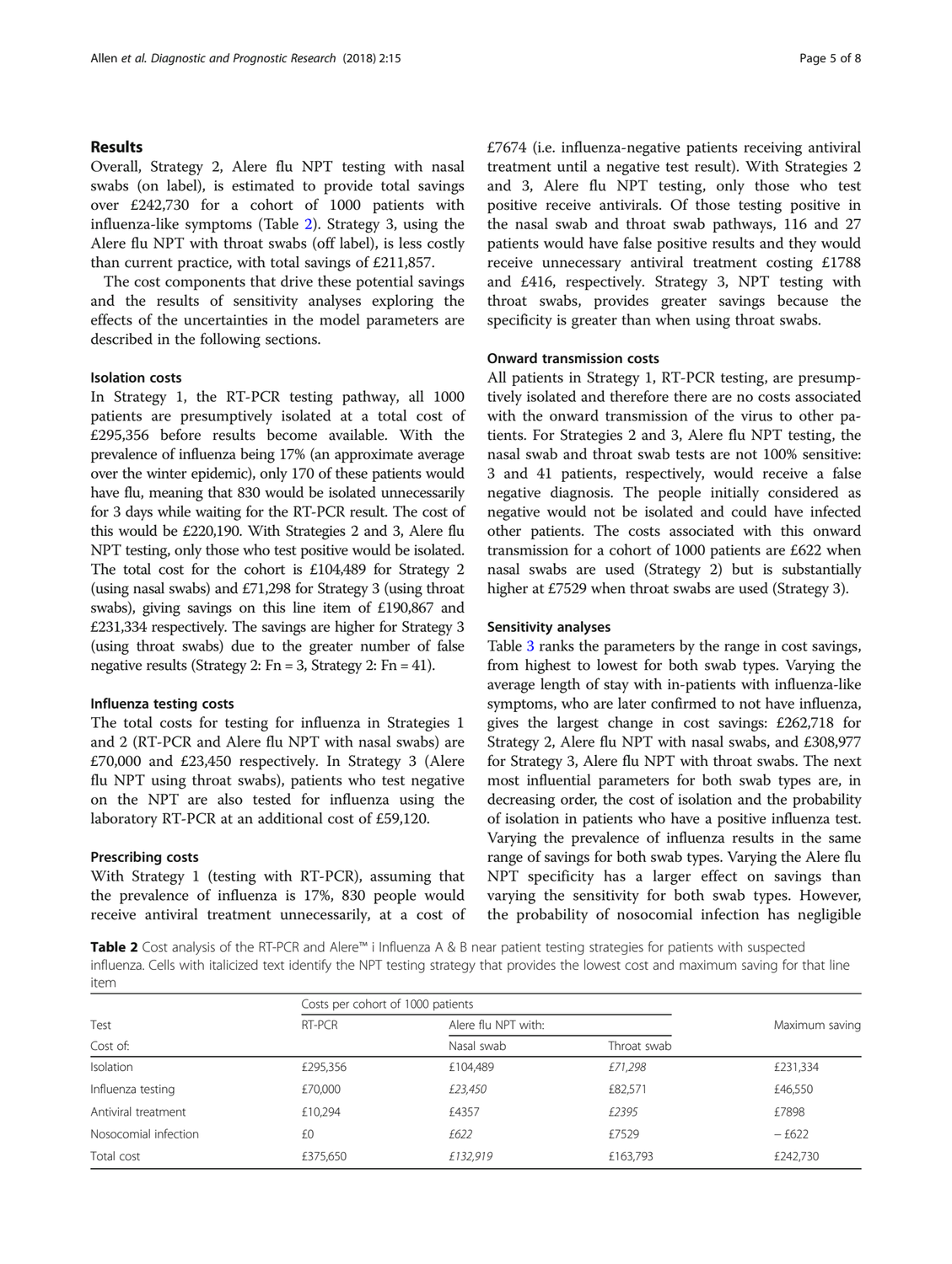<span id="page-5-0"></span>

| <b>Table 3</b> Univariate sensitivity analysis showing the savings (when compared to RT-PCR testing) for the minimum and |  |
|--------------------------------------------------------------------------------------------------------------------------|--|
| maximum values of each parameter. Top panel: Strategy 2, NPT testing with nasal swabs. Bottom panel: Strategy 3, NPT     |  |
| testing with throat swabs                                                                                                |  |

|                                             | Savings (min value of parameter) | Savings (max value of parameter) | Savings range |
|---------------------------------------------|----------------------------------|----------------------------------|---------------|
| Strategy 2. NPT testing with nasal swabs    |                                  |                                  |               |
| Length of stay no flu $(1-5)$               | £64,822                          | £327,540                         | £262,718      |
| Isolation cost $(E44.22 - E132.65)$         | £100,747                         | £291,615                         | £190,867      |
| Probability of isolation with flu (0-1)     | £5936                            | £196,181                         | £190,245      |
| Prevalence (0-0.4)                          | £165,067                         | £238,276                         | £73,210       |
| Specificity nasal swabs (0.7-0.96)          | £172,883                         | £219.479                         | £46,596       |
| Sensitivity nasal swabs (0.8-1)             | £200,848                         | £195,248                         | £5601         |
| Probability of nosocomial infection (0-0.4) | £196,803                         | £195,559                         | £1245         |
| Length of stay with flu $(3-7)$             | £195,580                         | £196.782                         | £1203         |
| Strategy 3. NPT testing with throat swabs   |                                  |                                  |               |
| Length of stay no flu $(1-5)$               | £69,939                          | £378,916                         | £308,977      |
| Isolation cost (44.215-132.645)             | £112,399                         | £336,457                         | £224,059      |
| Probability of isolation with flu (0-1)     | £623                             | £224,428                         | £223,805      |
| Prevalence (0-0.4)                          | £193,314                         | £266,523                         | £73,210       |
| Specificity throat swabs (0.7-1)            | £201,596                         | £231,883                         | £30,288       |
| Probability of nosocomial infection (0-0.4) | £231,957                         | £216,898                         | £15,059       |
| Sensitivity throat swabs (0.8-0.86)         | £226,055                         | £222,734                         | £3321         |
| Length of stay with flu (3-7)               | £224,428                         | £224.428                         | £0            |

effects on the savings when nasal swabs are used and a larger effect when throat swabs are used.

Due to the low sensitivity of the Alere flu NPT when throat swabs are used, a clinician may choose not to remove a patient from isolation until a negative RT-PCR result is obtained. In this scenario, the cost of isolation for Strategy 3, Alere flu NPT with throat swab, would be the same as that for Strategy 1, RT-PCR testing (£295,365 for cohort of 1000 patients), and would be the most costly strategy overall (£380,321 for a cohort of 1000 patients).

Our analysis assumes that all patients suspected of influenza would be isolated. However, in practice, isolation resources are limited and their availability can change over the course of an epidemic, e.g. when wards are temporarily allocated for the sole use of patients with influenza ("cohorting"). Sensitivity analysis found that isolation rates between 0 and 1 had a substantial effect on the cost savings made possible with the use of the Alere™ i Influenza A & B near patient test. When the probability of isolation was low, e.g. when isolation resources are extremely limited, savings from using the Alere flu NPT with both swab types were predicted to be modest (£5936 for nasal swabs and £623 for throat swabs).

## **Discussion**

When a patient is admitted to A&E or MAU for suspect influenza, the standard practice in the UK NHS is to confirm the diagnosis with RT-PCR test for influenza. This testing strategy was compared in a decision model with approaches that employ the Alere™ i Influenza A & B near patient test used with either throat swabs (off-label, but common practice in the UK NHS) or nasal swabs (on-label, and usual practice in the USA). The reason given by NHS clinicians for preferring throat swabs is that nasal swabs are more uncomfortable for patients and more difficult for clinicians. Our modelling methods followed (with some minor modifications) the guidelines published by the International Society For Pharmacoeconomics and Outcomes Research [\[13\]](#page-7-0). Sensitivity analyses were designed to include the range of parameter values relevant to decision makers in the UK NHS.

The Alere flu NPT was found to save costs compared to service laboratory RT-PCR testing, regardless of swab type used. However, the cost savings are slightly greater when nasal swabs (on label) are used. This is primarily due to the higher sensitivity with nasal swabs, as found in previous clinical evaluations [[9,](#page-7-0) [10\]](#page-7-0).

The greatest impact on costs comes from reducing the time to availability of the result and the subsequent increased accuracy in employing isolation measures and prescribing antivirals.

The lower sensitivity of the Alere flu NPT used with (off label) throat swabs resulted in the model predicting a larger number of patients with false negative test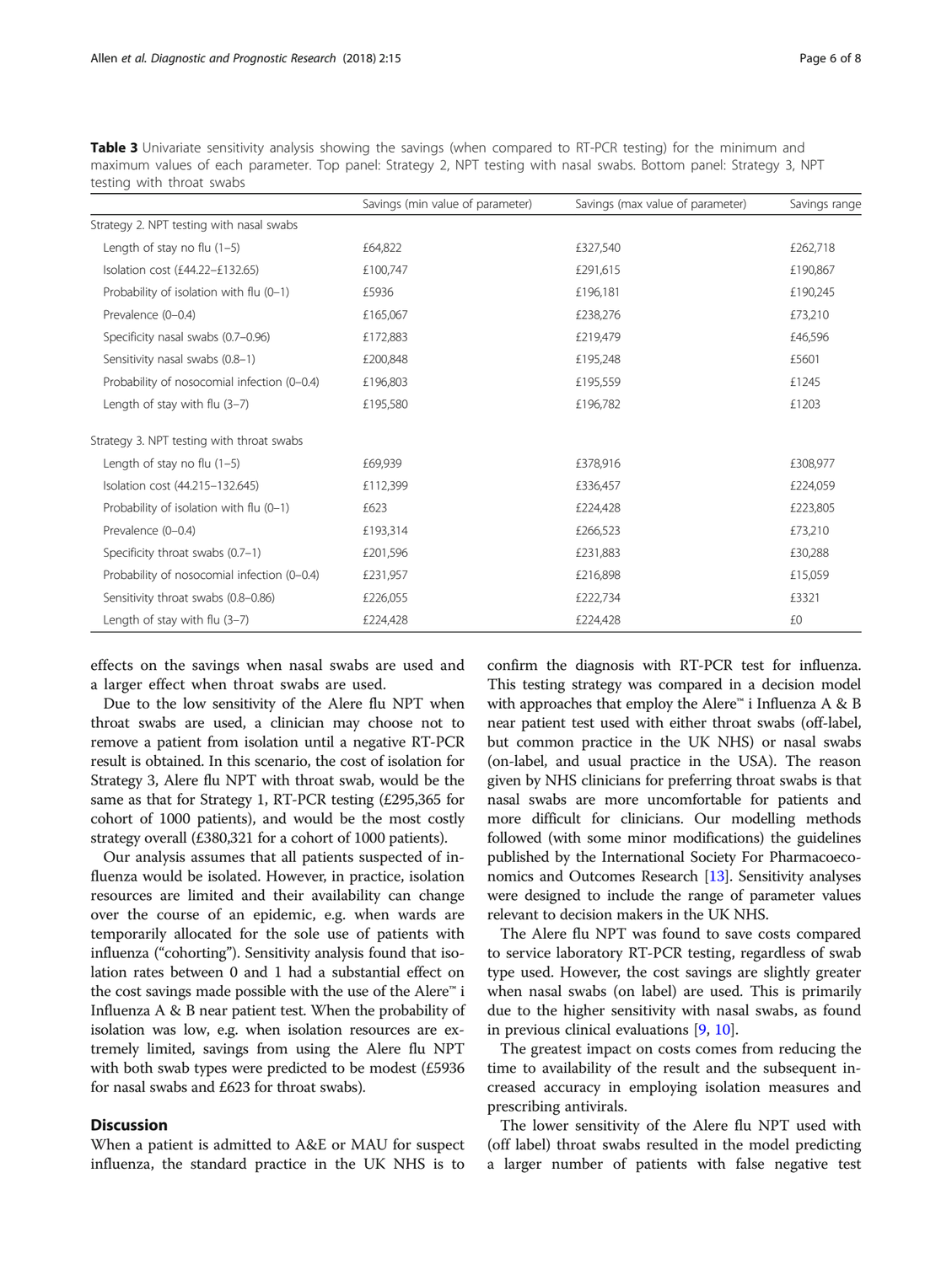results, who would not be treated or isolated until the laboratory results became available, with the result that influenza would be transmitted to other patients.

The model assumes that isolation precautions are not used for patients who test negative for flu. Although isolation measures would be indicated for some of these patients, in the A&E and MAU this is a rare occurrence and would have negligible effects on the model's outcomes.

The assumptions made in the model are conservative, i.e. making its structure more sophisticated would be unlikely to change conclusions drawn from its results. For example, the operational definition of "possible influenza" had a low threshold for including people with increased respiratory symptoms and chronic heart failure or chronic obstructive pulmonary disease.

## Limitations

The data in our analysis are from observational studies. The results therefore indicate what could be achieved if tests are used and results applied as modelled. A randomised controlled interventional study would be able to assess if the model's assumptions translate into reality. (Given the cost of the research and the growing adoption of rapid point tests, such research is unlikely to happen.)

Our analysis considers facility-specific costs over a relatively short time horizon. This choice was made in order to assess the costs directly associated with the admission of a patient with suspected influenza, and does not take into account costs or benefits associated with other possible reasons for admission. Costs of complications (e.g. costs of extended inpatient stay or higher levels of care) were not included. The costs are high, but infrequently incurred. Omitting the costs of complications from the model is conservative, in that their exclusion biases results in favour of the less sensitive test method, throat swabbing, since differences in costs would come from differences in onward transmission from patients with flu who were not isolated.

The main structural limitations in the model are the simplification of the effects of transmitting influenza, not including other testing strategies for comparison, and not taking account of patients with an influenza-like illness who would be isolated even if they test negative for flu. However, it would have been outside the aims and resources of this project to extend its scope, for example to the public health goal of limiting the spread of infection.

A probability sensitivity analysis (PSA) was not conducted as it was outside the available resources for this project. The main drivers of savings identified in the one-way exploratory sensitivity analysis were reduced times to availability of the result, cost of isolation, prevalence of influenza, specificity of the test, and the availability of isolation resources, and it seems unlikely that a PSA would have changed the study's conclusions.

## Conclusions

The higher sensitivity when using the Alere™ i Influenza A & B test with (on label) nasal swabs has the potential to increase savings for MAUs and A&Es in the UK NHS and, importantly, reduce onward transmission of influenza. Future research should repeat the diagnostic performance evaluation for the Alere™ i Influenza A & B near patient test using both nasal and throat swabs in the same cohort. This would, of course, involve addressing the issue of obtaining informed consent and ethical approval for multiple swabbing of the same patient.

Future research should also evaluate outcomes from the short time to result with a rapid influenza such as the potential for earlier antiviral use, fewer antibiotics for patients with confirmed influenza, reduction of unnecessary investigations, more appropriate discharge of patients, and potential harms.

#### Abbreviations

A&E: Accident and emergency department; CI: Confidence interval; FN: False negative; FP: False positive; IVD: In vitro diagnostic; MAU: Medical assessment unit; NAAT: Nucleic acid amplification tests; NEAR: Nicking-enzyme amplification technology; NPT: Near patient test; NPV: Negative predictive value; PCR: Polymerase chain reaction; PPV: Positive predictive value; RT-PCR: Real-time reverse transcriptase polymerase chain reaction; TN: True negative; TP: True positive

#### Acknowledgements

We thank the clinical staff and research support professionals in Sheffield, Doncaster, and Newcastle who helped with estimating model inputs which could not be obtained from published resources. We also thank the reviewers for their helpful comments and suggestions, which have considerably improved the paper. AJA, RO, SG, WSJ, AJS, and MP were supported by the NIHR Diagnostic Evidence Co-operative (DEC) Newcastle, the NIHR Newcastle Biomedical Research Centre (BRC), and the Medical Research Council/Engineering and Physical Sciences Research Council Newcastle Molecular Pathology Node. The views expressed are those of the authors and not necessarily those of the NHS, NIHR, MRC, EPSRC, or Alere.

#### Funding

Alere International Limited provided funding to the NIHR Diagnostic Evidence Co-operative Newcastle to complete this work, advice on technical aspects of their product, and information on their studies that are cited.

#### Authors' contributions

All authors contributed to the design of the study, critically reviewed interim drafts, and approved the final version. In addition, AJA, with the help of LV and MP, was responsible for the initial conception of the study, developed the decision models, conducted the analyses, and wrote the initial draft; RO, WSJ, and SG contributed to the drafting and testing of the decision models, and SD, AJS, and DAP ensured that the model structure was accurate and that the process and result of the quantification of model parameters was robust.

#### Authors' information

A. Joy. Allen is a Senior IVD Evaluation Methodologist with the NIHR Newcastle In Vitro Diagnostics Co-operative (NIHR Newcastle MIC). The NIHR Newcastle MIC facilitates the generation of high-quality evidence on clinical validity, utility, and cost-effectiveness of in vitro diagnostic medical devices (IVDs) for use in the NHS.

## Ethics approval and consent to participate

Not applicable.